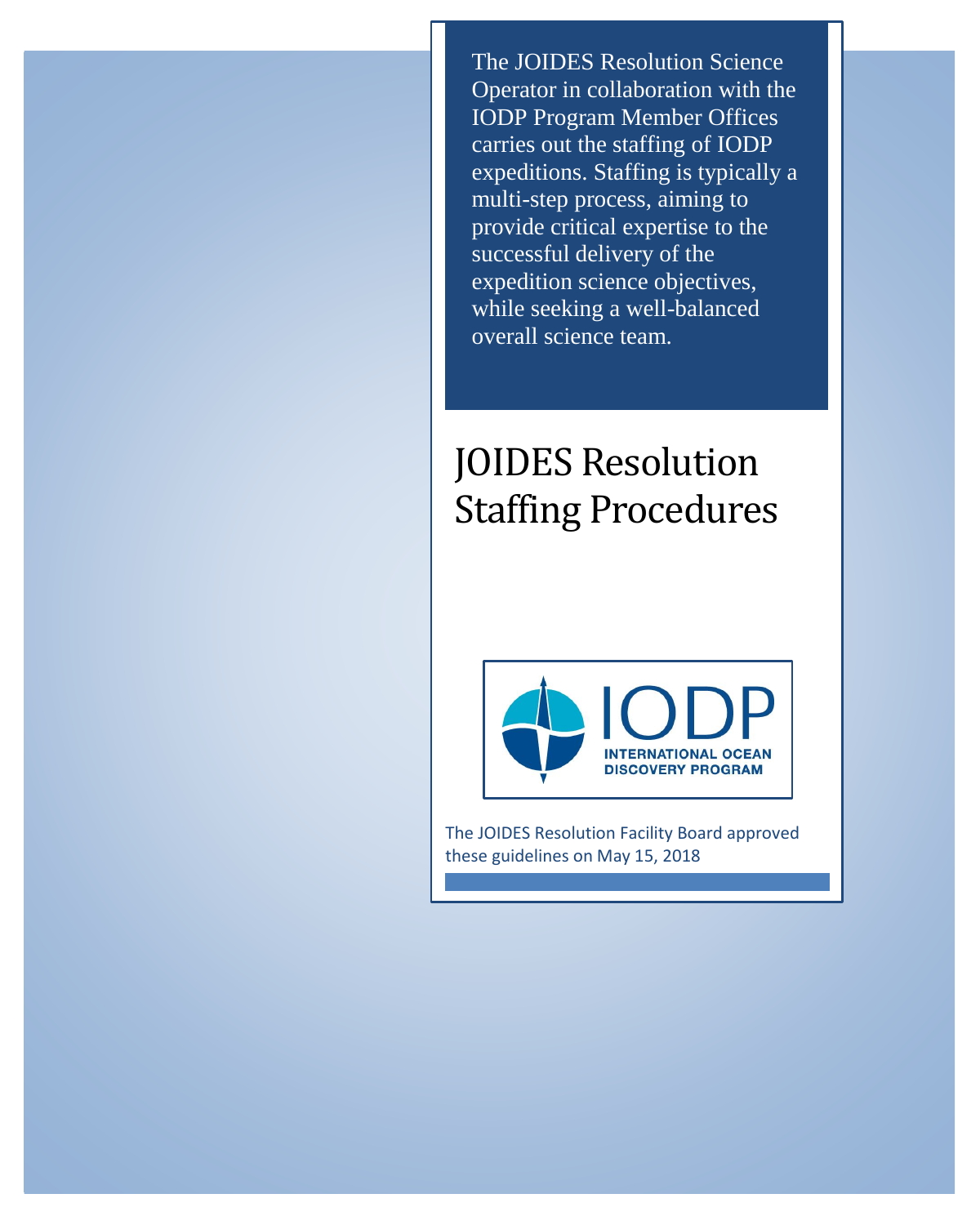# *JOIDES Resolution* Staffing Procedures

Approved by *JOIDES Resolution* Facility Board: **15 May, 2018** Latest Revision: **11 May, 2017**

# **(1)** General Purpose

The staffing procedures of the *JOIDES Resolution* (JR) have the goal of assembling the best possible international team of scientists or "Science Party" who together deliver the science objectives of each expedition. The JR Science Operator (JRSO) and the IODP Program Member Offices (PMOs) collaborate closely in preparing each call for applications for scientists; at the same time the JRSO and the US Science Support Program (USSSP) collaborate closely with the other PMOs to staff outreach officer(s). For each expedition, the JRSO first selects the Co-Chief Scientists, and works with those two scientists, USSSP, and all other PMOs in staffing the rest of the Science Party, which may comprise up to 30 scientists, including the outreach officer(s). Staffing decisions take into account, as far as possible, the intellectual contributions made by the original IODP proposal proponents and the critical goal of achieving diversity within the Science Party.

The JRSO monitors overall staffing over multiple expeditions to ensure maintenance of member balance as prescribed in the Memoranda of Understanding (MOU) between the U.S. National Science Foundation (NSF) and each JR Consortium member.

The latest version of the *JOIDES Resolution* **Staffing Procedures** can be downloaded from [http://iodp.org/jr-facility-policies-procedures-guidelines.](http://iodp.org/jr-facility-policies-procedures-guidelines)

## **(2)** Process for Call for Applications for Scientists

- **1.** Upon the approval of an expedition schedule by the JR Facility Board (JRFB), the JRSO generates a draft of the Call for Applications for scientists to participate in a JR expedition or drilling project.
- **2.** JRSO staff members work closely with the PMOs to collaboratively determine the deadline(s) for nominations for each expedition or drilling project, any special staffing requirements, and any other requirements or information to be included in the Call for Applications.
- **3.** Incorporating input provided by the PMOs, the JRSO generates a final draft of the Call for Applications; the PMOs provide final comments within one week.
- **4.** The JRSO then generates appropriate expedition science information (including all relevant IODP proposal documents) and places it on the JRSO web site prior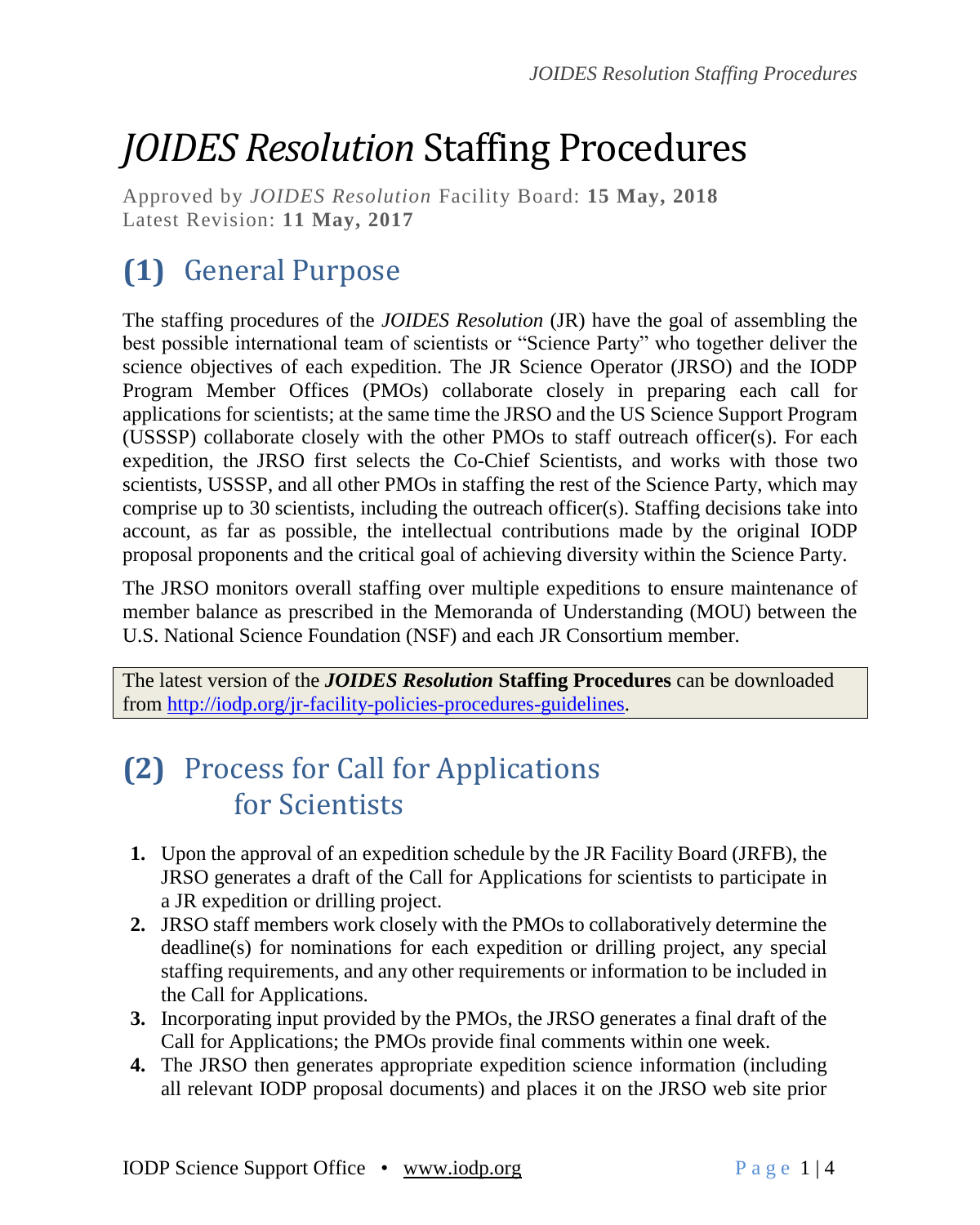to release of the Call for Applications. Later, the Scientific Prospectus is added to the JRSO web site before invitations are sent out.

**5.** The JRSO distributes the Call for Applications to the PMOs as well as the IODP Science Support Office (SSO). The SSO places the Call for Applications on the IODP.org web page; each PMO circulates it to its respective communities; and the JRSO advertises the call in appropriate venues (e.g., *EOS*).

## **(3)** Process for Call for Applications for Outreach Officers

- **1.** Upon approval of an expedition schedule by the JRFB, a separate Call for Applications for outreach officers is generated by the USSSP in coordination with the other PMOs.
- **2.** USSSP and the other PMOs advertise the Call for Applications by circulating the call to their respective communities.
- **3.** USSSP distributes the Call for Applications to the PMOs as well as the SSO. The SSO places the Call for Applications on the IODP.org web page; each PMO circulates it to its respective communities.

## **(4)** Staffing Procedures for Co-Chief Scientists and Science Party Members

#### **4-1** Co-Chief Scientist Selection

- **1.** When successful proposals are forwarded to the JRFB for scheduling, the IODP Science Evaluation Panel (SEP) provides Co-Chief Scientist recommendations to the SSO. The SSO in turn provides the list of recommendations to the JRSO.
- **2.** The JRSO reviews the recommendations for Co-Chief Scientists and determines who are the most appropriate individuals to serve as Co-Chief Scientist based on expedition science requirements, individual qualifications and leadership skills, and previous IODP/ODP/DSDP performance.
- **3.** The JRSO communicates with the appropriate PMO before issuing an invitation.
- **4.** Finally, the JRSO issues an official invitation to the individual scientist to serve as Co-Chief Scientist. The JRSO sends a copy of the letter to the PMO.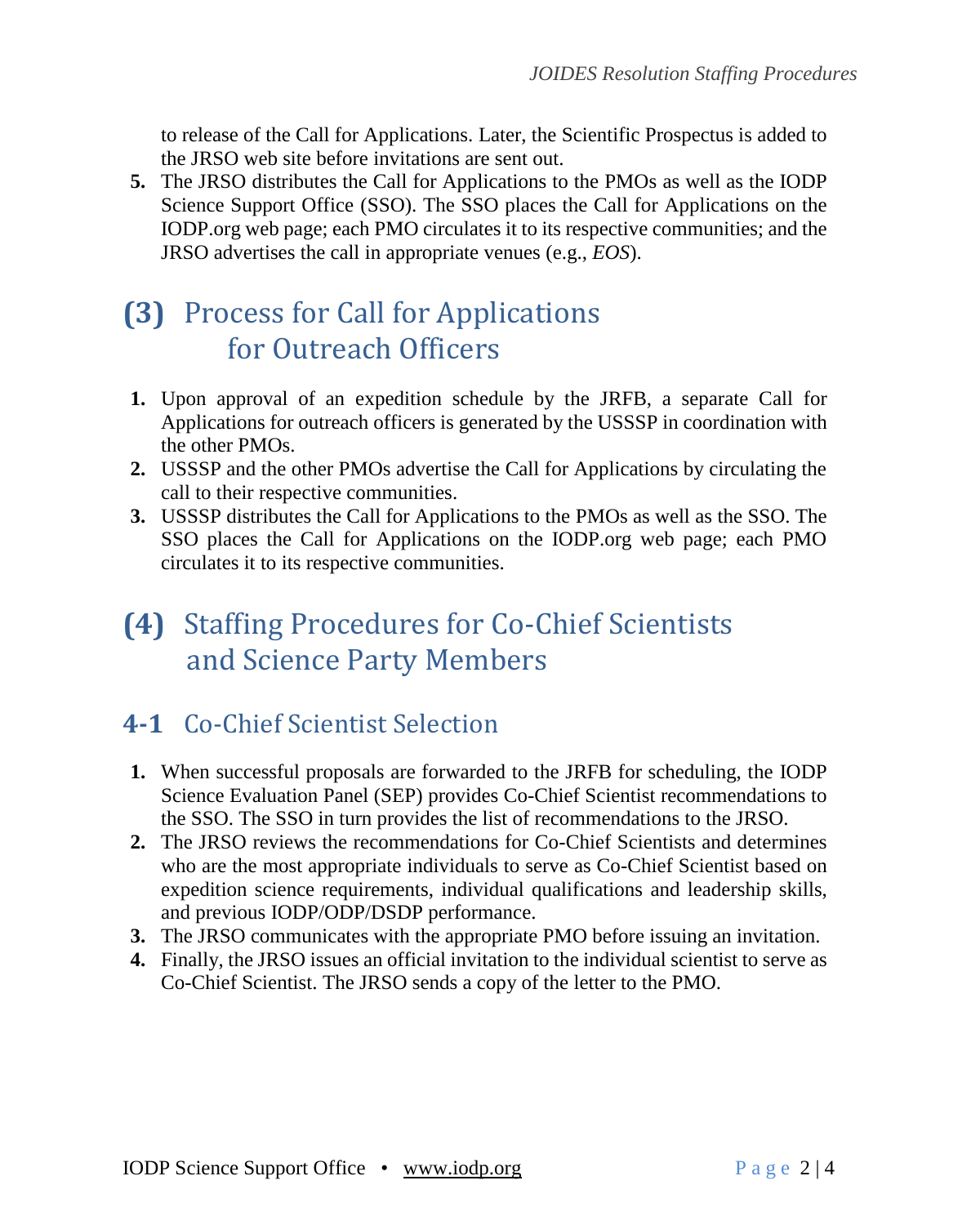#### **4-2** Scientist Staffing

- **1.** The PMOs receive applications from their respective science communities and evaluate them through their internal methods.
- **2.** The PMOs provide their nominations (including each nominee's application, CV and other relevant supporting material) to the JRSO. PMOs should be aware of the need for flexibility in staffing JR drilling projects and should provide **(a)** more nominations than the minimum number required to fill the allocated berths, **(b)** variety in scientific expertise amongst the nominees, and **(c)** a rationale for their nomination list, with a ranking of the nominations.
- **3.** The PMOs must provide nominations of scientists with adequate skills in both written and spoken English, as English is used exclusively during meetings at sea and ashore, and for all the scientific and technical writing associated with JR expeditions.
- **4.** Although each JR Consortium member country or consortium is entitled to its full representation according to the MOU between it and NSF, unused berths cannot be "banked."
- **5.** The JRSO shares nominations, CVs, and all PMO supporting materials with the Co-Chief Scientists. The JRSO makes all final staffing decisions, taking into account the Co-Chief Scientists' recommendations and the PMO interests.
- **6.** The JRSO issues official invitations for scientific participation directly to each scientist. The JRSO sends copies to the PMO involved.
- **7.** Staffing is typically a multi-step process. Initial invitations are first sent to key science participants, i.e., those considered to provide critical expertise to the successful delivery of the expedition science objectives. Remaining invitations are sent after the JRSO has received responses from the initial invitations. Sending invitations in different groupings provides the opportunity to tune the science party based on acceptances of the initial invitations.
- **8.** In the event that an invited science party member declines an expedition invitation, or withdraws after accepting, JRSO, in coordination with the Co-Chief Scientists, selects another scientist from the entire existing nomination list from the relevant PMO; alternatively, the JRSO may request the PMO to provide a new nomination not included in the original list. If the relevant PMO is unable to provide a suitable replacement in time, the berth is relinquished by that PMO and may be filled with a qualified scientist nominated by another PMO.
- **9.** Although the JRSO holds the ultimate authority for staffing decisions, they consult and collaborate with each PMO on significant deviations from the PMO's nominations, priorities, and rankings.
- **10.** After the expedition's Science Party is finalized, the JRSO notifies all nominated scientists who were not selected in a timely manner.